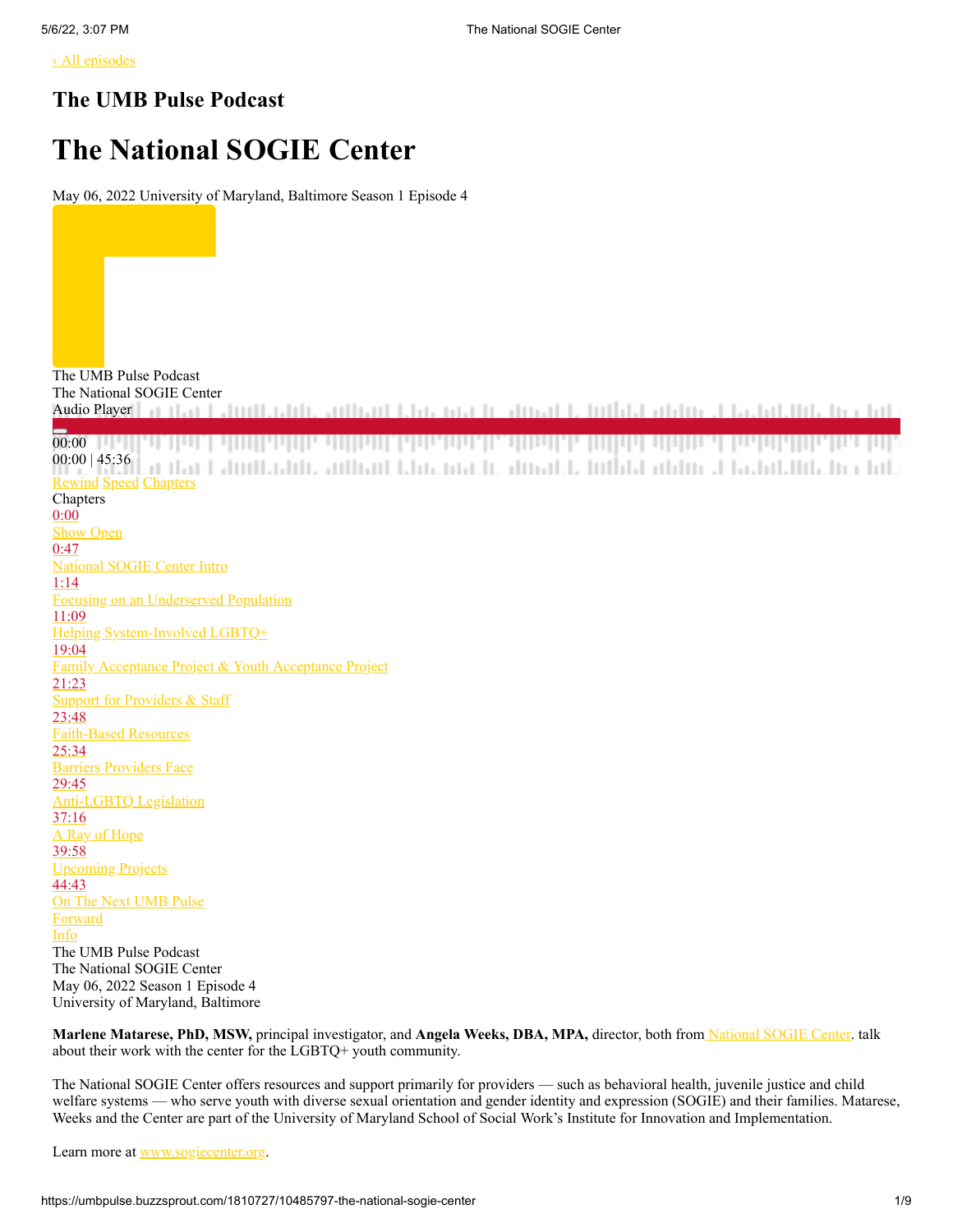Share Episode [Share on Facebook](http://www.facebook.com/sharer.php?u=https://www.buzzsprout.com/1810727/10485797-the-national-sogie-center) [Share on Twitter](http://twitter.com/share?text=Listening+to+%22The+National+SOGIE+Center%22+at+&url=https%3A%2F%2Fwww.buzzsprout.com%2F1810727%2F10485797-the-national-sogie-center) [Share on LinkedIn](https://www.linkedin.com/sharing/share-offsite/?url=https%3A%2F%2Fwww.buzzsprout.com%2F1810727%2F10485797-the-national-sogie-center) [Download](https://www.buzzsprout.com/1810727/10485797-the-national-sogie-center.mp3?client_source=buzzsprout_site&download=true) Subscribe [Apple Podcasts](https://podcasts.apple.com/us/podcast/the-umb-pulse-podcast/id1576556228) [Spotify](https://open.spotify.com/show/4EnIvbhvCK9Zb3ESAdzX3V) More [Apple Podcasts](https://podcasts.apple.com/us/podcast/the-umb-pulse-podcast/id1576556228) [Spotify](https://open.spotify.com/show/4EnIvbhvCK9Zb3ESAdzX3V) [Google Podcasts](https://podcasts.google.com/feed/aHR0cHM6Ly9mZWVkcy5idXp6c3Byb3V0LmNvbS8xODEwNzI3LnJzcw==) [Overcast](https://overcast.fm/itunes1576556228) [Amazon Music](https://music.amazon.com/podcasts/50df4aa9-ec35-488c-834f-9b2212b1f7ab) [Stitcher](https://www.stitcher.com/s?fid=642224) [iHeartRadio](https://www.iheart.com/podcast/269-the-umb-pulse-podcast-84758176/) [TuneIn + Alexa](https://tunein.com/podcasts/Education-Podcasts/The-UMB-Pulse-p1474015/) [Podcast Addict](https://podcastaddict.com/podcast/3538471) [Castro](https://castro.fm/itunes/1576556228) [Castbox](https://castbox.fm/vic/1576556228?ref=buzzsprout) [Podchaser](https://www.podchaser.com/podcasts/the-umb-pulse-podcast-1967065) [Pocket Casts](https://pca.st/3nhvdhpu) [Deezer](https://www.deezer.com/show/2816342) [Listen Notes](https://www.listennotes.com/c/477087e9ef274a6a842db4931c282731/) [Player FM](https://player.fm/series/series-2950861) [Podcast Index](https://podcastindex.org/podcast/4082665) [Podfriend](https://web.podfriend.com/podcast/1576556228) [RSS Feed](https://feeds.buzzsprout.com/1810727.rss) **[Buzzsprout](https://www.buzzsprout.com/)** Listen on [Apple Podcasts](https://podcasts.apple.com/us/podcast/the-umb-pulse-podcast/id1576556228) [Spotify](https://open.spotify.com/show/4EnIvbhvCK9Zb3ESAdzX3V) [Google Podcasts](https://podcasts.google.com/feed/aHR0cHM6Ly9mZWVkcy5idXp6c3Byb3V0LmNvbS8xODEwNzI3LnJzcw==) [Overcast](https://overcast.fm/itunes1576556228) [Amazon Music](https://music.amazon.com/podcasts/50df4aa9-ec35-488c-834f-9b2212b1f7ab) [Stitcher](https://www.stitcher.com/s?fid=642224) + Share Episode [Share on Facebook](http://www.facebook.com/sharer.php?u=https://umbpulse.buzzsprout.com/1810727/10485797) [Share on Twitter](http://twitter.com/share?text=Listening+to+%22The+National+SOGIE+Center%22+at+&url=https%3A%2F%2Fumbpulse.buzzsprout.com%2F1810727%2F10485797) [Share on LinkedIn](https://www.linkedin.com/sharing/share-offsite/?url=https%3A%2F%2Fumbpulse.buzzsprout.com%2F1810727%2F10485797-the-national-sogie-center) Share Link Show Notes Transcript Chapter Markers Share

**Marlene Matarese, PhD, MSW,** principal investigator, and **Angela Weeks, DBA, MPA,** director, both fro[m National SOGIE Center.](https://www.sogiecenter.org/) talk about their work with the center for the LGBTQ+ youth community.

The National SOGIE Center offers resources and support primarily for providers — such as behavioral health, juvenile justice and child welfare systems — who serve youth with diverse sexual orientation and gender identity and expression (SOGIE) and their families. Matarese, Weeks and the Center are part of the University of Maryland School of Social Work's Institute for Innovation and Implementation.

Learn more at [www.sogiecenter.org.](http://www.sogiecenter.org/)

*Jena Frick:* 0:04

You're listening to the heartbeat of the University of Maryland, Baltimore, the UMB Pulse.

*Charles Schelle:* 0:17

Welcome to the UMB pulse. I'm Charles Schelle

*Dana Rampolla:* 0:19

I'm Dana rampolla.

*Jena Frick:* 0:21

And I'm Jena Frick.

*Dana Rampolla:* 0:22

So you might have been expecting a conversation with Dr. Karen Kotloff from the University of Maryland School of Medicine, but we had a scheduling snafu. So we'll have her on a later episode.

#### *Jena Frick:* 0:33

Stuff happens and she is a very busy researcher. So instead, we're here on Zoom with a couple of other guests. So this month, we're talking to some national changemakers as part of UMB's commitment to Maryland. And really beyond that.

#### *Charles Schelle:* 0:47

We know that growing up as an LGBTQ child or teen can be a challenge, and especially if they're involved in the child welfare or juvenile justice systems. A new national resource is now available to help these youth and their families as well as agency staff that interact with them. It's called the National SOGIE Center, which is housed in the Institute for Innovation and Implementation at the University of Maryland School of Social Work. It's one of the many programs that does national work across the country at the institute.

#### *Dana Rampolla:* 1:14

Here to tell us more about the center and their work is National SOGIE director Angela Weeks, and Marlene Matarese, a clinical associate professor at the School of Social Work and Deputy Director of the Institute as well as principal investigator for the National SOGIE Center. Thank you ladies for coming on the Pulse. Let's get started by talking about what the acronym SOGIE stands for in the name National SOGIE Center.

*Marlene Matarese:* 1:41

So the SOGIE center stands for Sexual Orientation, Gender Identity and Expression

#### *Dana Rampolla:* 1:45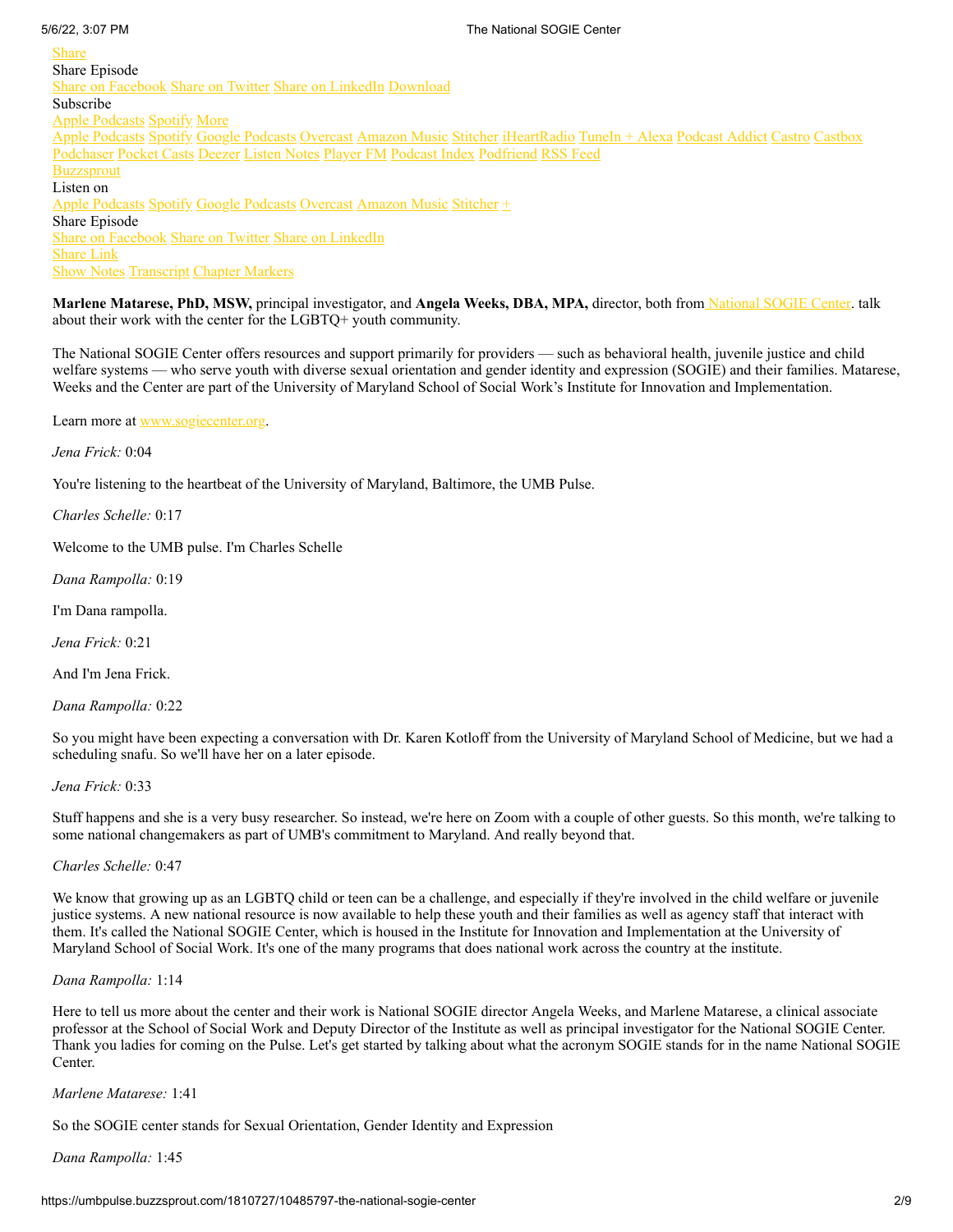Okeydoke and LGBTQ plus youth are estimated to be between three and 9.5% of youth in the US. Is that statistic still correct?

#### *Marlene Matarese:* 1:56

That statistic is still correct, I think we're always learning about what does this population look like. And are they able to be in a space to where they can come out. And so we see this range between three and 9.5%. Because it really depends on a study. And I also think about when a study was conducted, because I think young people now are in a place to where they're more willing to come out in some spaces, and where the study was conducted. Because I also think that there are still spaces in the United States where young people do not feel safe coming out. And so there's a vast range between that but it's still a smaller portion of the population.

#### *Dana Rampolla:* 2:35

And even though that number may be a little bit different, why are we focusing on such a small population of youth?

#### *Marlene Matarese:* 2:44

Well, I think there's a couple of reasons. You know, one of the examples that I often use is around curb cutouts. You know, you're familiar with curb cutouts, right, and what that looks like, and you're walking down the street, and there's this little cutout where if you have a stroller or a grocery car or a suitcase, be able to push it right off the curb across the street and go up to the next curb. The curb cut out didn't always exist. And when we look at the reasons why curb cut outs happened, it was about the 1990s. And the ADA required that we needed to have curb cut outs across the United States. But yet people who need a wheelchair only represent about 1% of the population. And so why did we do that we did that to help a smaller population. But the result of that is it benefited all of us. So that's one piece of it, that when we think about changing the way we do practice and the way we serve young people, when we support this population of young people, we're going to help all young people, we're going to help young people who maybe haven't come out yet feel safe to come out, we're going to help systems and providers to better do their practice, because they know better, and so they should be doing better. So that's one piece of it. So we noticed population may seem like a small portion of the population, but they're over represented in a variety of ways. So one, we know that they're over represented within systems. And when we look at the research that comes out of the juvenile justice system and the child welfare system, we see that there's an over representation of these young people. And I think we're going to talk a little bit more about that later. We also know that this population is more at risk for some of the harmful things that we don't want to see happen to young people. And so they're at higher risk of suicide, both completions and attempts. They're at higher risk of incarceration, they're at higher risk to experience abuse as a result of coming out and their families. And then you also know that they're at higher risk if they do enter in systems and they're more likely to live in a group facilities and with a loving family. We also know that this population has shown to have higher rates of depression, anxiety, substance use disorders, all of those risk factors that we care about when we think about young people, this population has higher risk of that. And I do want to say before we move on that when we talk about that, and we talk about higher risks of mental health needs and behavioral health needs, but it's really important to remember that it's not because this population are, you know, innately predisposition to have behavioral health disorders. It's because this population is inundated on a daily basis with prolonged bias, exposure and experiences of minority stress, both from the institutions that they're in and from the individuals that they experience. And as a result of this consistent experiences with institutional bias, individual biases and minority stress, young people have higher risk of having some of these behaviors because they're experiencing that on a daily basis.

### *Dana Rampolla:* 5:50

That's really helpful. Thank you for kicking us off by explaining that because it sets us up for the rest of the conversation.

#### *Charles Schelle:* 5:58

And Marlene, prior to the creation of the National SOGIE Center, you ran the National Quality Improvement Center that was funded by the Children's Bureau. And they focused on the needs of LGBTQ2S youth in foster care. So one, explain for the audience who may not be familiar with some of these acronyms, the 2S part of that, and then about that work with that center and have led to the SOGIE center.

### *Marlene Matarese:* 6:23

Angela Weeks is the Project Director of that LGBTQ Quality Improvement Center. And we've worked together now for the past five years to get to a place to where we have designed evaluated, and refined interventions that were really designed to improve permanency stability and wellbeing for LGBTQ2S youth and their families and the 2S in this acronym stands for to spirit, because we wanted to make sure that we were inclusive of tribal communities, which was language that is sometimes used within some tribes. You'll hear throughout this conversation, Angela and I will vacillate between saying diverse SOGIE. So for those folks who have diverse sexual orientation, gender identity and expression, or LGBTQ plus. So that plus stands for all of the folks who may not identify with any acronym of lesbian, gay, bisexual, transgender, queer, or questioning. And there's a lot of other language that young people use to describe their sexual orientation and gender identity, we want to make sure that were inclusive of that. And so that's what the plus stands for. We received the cooperative agreement from the Children's Bureau over five years ago at this point, to really improve the experiences and overall well being that young people were experiencing when they were in foster care. And to get young people to a place where they weren't languishing in foster care, because we knew from the research and the Children's Bureau was progressive enough to know that research and to know that something needed to happen for this population to fund this National Quality Improvement Center to create services and support that didn't exist. And so when we got started in this, we one of our first task was to do a review of all of the literature of all of the practices that were out there to find out what what is currently out there that is specifically designed and tailored for LGBTQ plus youth to improve permanency stability, overall wellbeing. And what we found is that there wasn't anything. There were no evidence based or evidence for informed interventions that could be used for this population in foster care. And it was our task to work with four sites to be able to develop those interventions to evaluate that and to refine them. So at the end of five years, we have as many manualized interventions as possible that can be replicated throughout the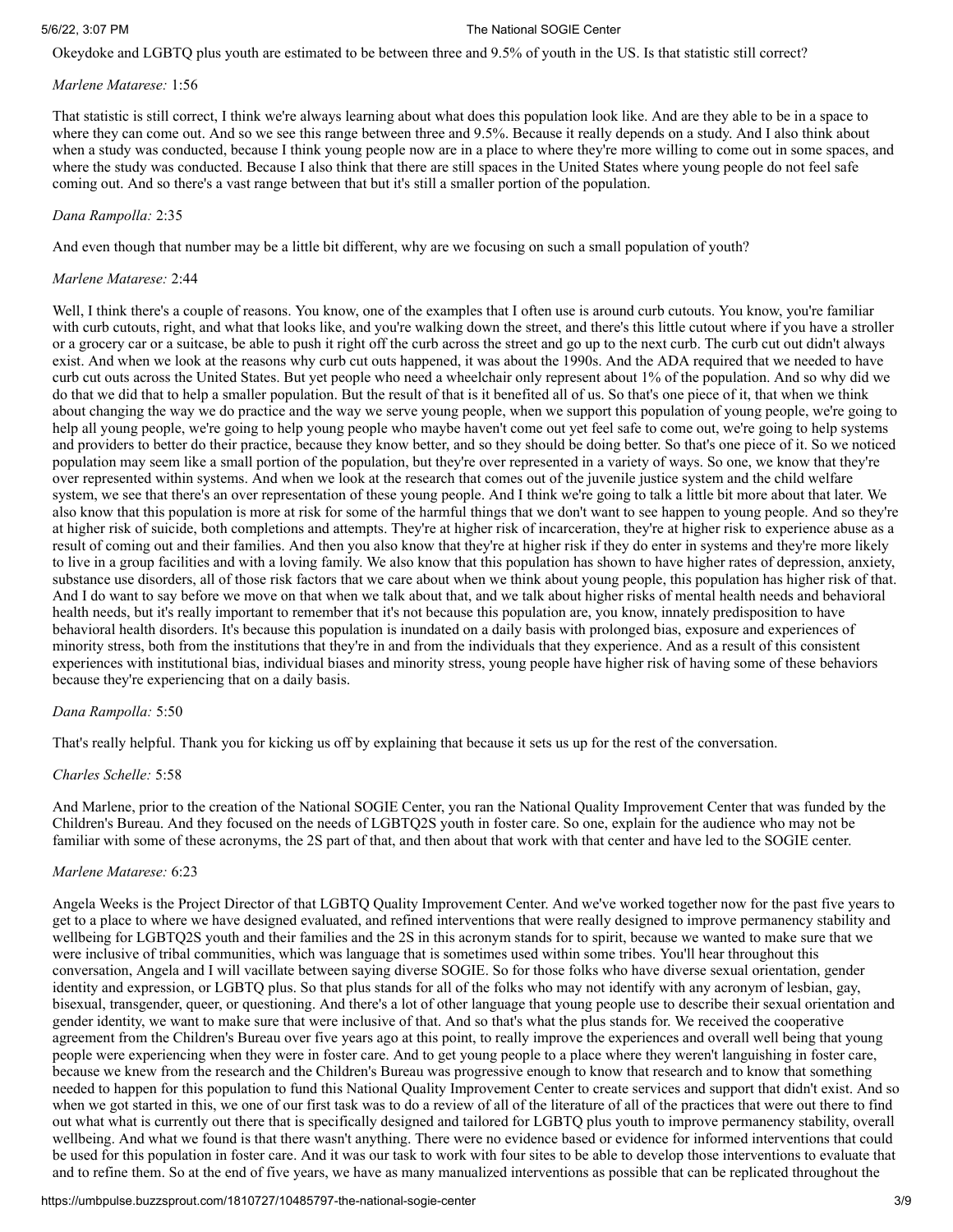country. And I think Angela, who is the person who's really been leading this, for the past five years, could talk a little bit more about what those interventions look like and the work that we did with foresight.

*Angela Weeks:* 8:55

Yeah, thanks, Marlene. So I would just add that, you know, we had, as Marlene just said, there was no evidence based interventions for this population. And beyond that, there was nothing really written down there was nothing replicable that agencies would be able to pick up and know how to implement to serve the population well, and that includes LGBTQ youth, and also their families. And so what we were able to do on this project was to create that we worked very hard with the sites to make sure that they their work was manualized, meaning that the instructions were written down for folks, people can pick up these guides now and these manuals and be able to implement them in their agencies. And so there's several programs we were able to do that with. We have now manualized group clinical interventions for LGBTQ youth. We have group clinical interventions for caregivers families, we have a manualized family finding intervention that has been adapted for LGBTQ youth in foster care. We have individual family interventions, and many workforce initiatives that span from organizational change initiatives, collecting sexual orientation and gender identity data, and also how to train the workforce on the topics. And so there's a wide variety of programs that now exist that have written instructions. So that is really great. And as we ended that project, we had to figure out where to put all of this stuff. And a place where people would be able to find it, where we would be able to drive provider traffic, so that they could select the programs that best fit their agency and fit the needs of their population. And that is sort of what helped birth the National SOGIE Center, right, it was a long dream that the National SOGIE Center could exist as a place where resources were provided to folks in at a one stop shop location. And the website now houses all of these programs in one area, so they're easy to find.

*Charles Schelle:* 10:59

And what's the address of the website?

*Angela Weeks:* 11:02

The address of the website is www.sogiecenter.org.

*Jena Frick:* 11:09

That's great, Angela, it sounds like like the SOGIE Center is very holistic in providing, you know, resources and support for everyone who could be affected, not just for LGBTQ plus youth in their families, but also for professionals who are helping these populations. In talking about youth and families, are there issues that are the same or different when it involves use that are either in child welfare or juvenile justice systems,

#### *Marlene Matarese:* 11:39

There are differences. And I think it's really important to be clear about the purpose of the SOGIE Center, when we were conceptualizing this, there are a ton of resources out there for LGBTQ plus youth and their families who are a part of a general population, who might need some resources or some additional information or access to some supports that are available to them. What wasn't there is resources and supports for LGBTQ plus youth and their families who are involved in public systems. And when I say that, I mean juvenile justice, child welfare, behavioral health systems, those young people who are often like you just asked this question about child welfare, and juvenile justice, when young people enter into those systems, it becomes the responsibility of the system to provide protection and support to those young people. So this is a population is already vulnerable, because of their strategy status, who becomes more vulnerable, and they don't have protectors that are part of their family or community, their protectors and supporters need to come from systems. And so when we were conceptualizing this idea of a SOGIE center, it became really important to make sure we were focusing on this population of youth, because it was addressing this gap and assistance and services that were available, that just didn't exist. And so there are resources out there. Again, for the general population, this big center is really for young people and their families who are in these systems, and specifically, the systems and the providers that are there to support them. And so, you know, we'll talk a little bit about a website that's part of the SOGIE center that's specific for families to go to and find resources. But the rest of the SOGIE center is really there to support those who are providing supports and resources to LGBTQ young people in their family. When we see the experiences that young people have in child welfare, I mentioned before that they're more likely to languish in care, they're more likely they're over represented in care. And so there's multiple studies that have been out that talk about this over representation. And it started in 2014, with a project that was also funded by the Children's Bureau that Angela was involved with, called RISE where there was a survey in Los Angeles, and they found that 19% of youth in the foster care system identified as LGBTQ. Then there was another study that happened in 2021. That was in New York City, that also found similar over representation of LGBTQ plus youth in the foster care system, finding 34.1% of all youth identifying as having diversity. And so that's a huge over representation. We just talked in the beginning about there being between three and 9.5% of youth in the country who identify as having diversity, but yet we're seeing numbers of extreme over representation in the child welfare system, we see the same thing in the juvenile justice system. When these studies came out, there was a lot of pushback saying, well, these are in big coastal cities, so they're not really representative of you know, what's happening across America, of course, we're going to see a higher representation in LA and New York, because there's more population of young people with diversity. It's a safer space to come out. You know, like that's why we're seeing this. So we conducted another study in Cuyahoga County in the Midwest in Ohio, and we replicated the Los Angeles study pretty closely and we found it There were 32% of youth in Cuyahoga County, who identified as having diversity in the foster care system. And so we see this over representation. And we have some speculation as to why we see this over representation. There's still work that needs to be done. I don't think we have those answers, we speculate, it's because we see this pattern of young people who either don't feel safe in their family homes, once they come out of their speculations about them having diverse energy, and they run away. And when they run away, they end up on the streets. And when they're on the streets, they have certain survival skills that lend them to getting arrested, which leads them to the juvenile justice system. We also see young people experiencing abuse or neglect, and they wind up in the child welfare system. And it's directly related to their strategy and not having a support from their family systems. We don't know if that's the whole story if there's a bigger story,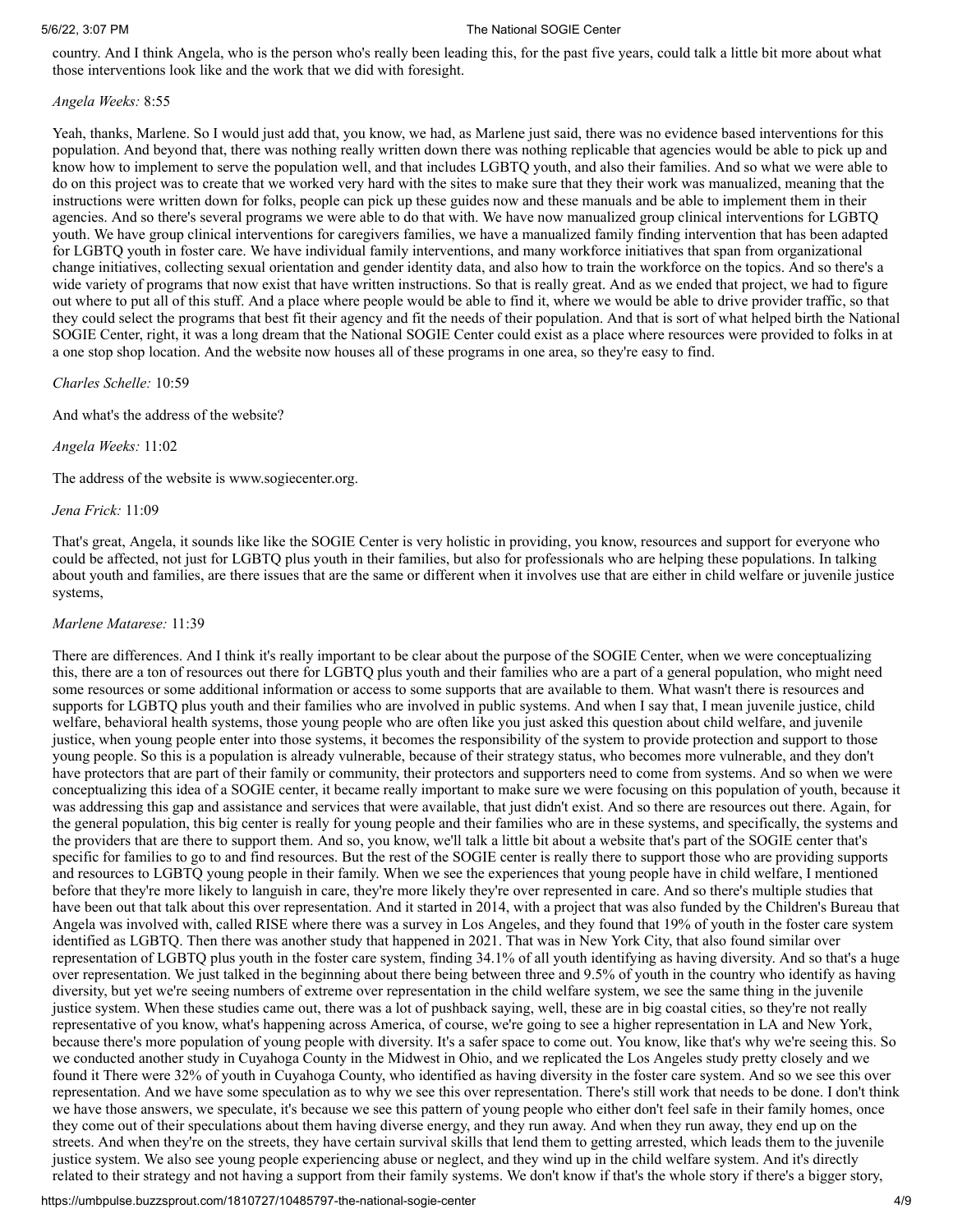because we also know that these population of youth and all of these studies, were also predominantly Black and Brown areas. And we also know that that population is over represented in the juvenile justice system in the child welfare system. But once they're in those systems, it really depends where they are, you know that there are certainly places across this country where LGBTQ plus youth are not protected within these systems when there was no, they don't have rights, they end up in foster care homes that are not designed to support their needs, for example, they might land themselves in a home that's religiously based and that caregiver feels like that young person needs to go to church with them and needs to change and our won't support that they're the way they want to dress won't use the pronouns that they've asked to be used won't use the name they've asked to use. And so there's all these things that happen in systems for these young people where there aren't this sort of external sources of protection and resources.

#### *Jena Frick:* 16:49

So can you give us some examples of some of the youth youth focus resources that you do offer these children and, and teens through the SOGIE center?

#### *Marlene Matarese:* 16:57

The resources that we have on the National SOGIE Center website, is a collection of resources from across the country. Many of the partners that we have partnered with to create the National SOGIE Center have been doing this work for decades, or they were the folks doing the work with us for the Quality Improvement Center. And so what's really cool about this collaboration and the National SOGIE Center is that we're bringing all of this expertise together and all of these experiences to help providers implement these programs, not just a one time training for staff, but actually implement organizational change efforts, which we know are often required to make substantial change. And so this includes policy, revisions or policy creation. It includes workforce initiatives like training and coaching and supervising issues around LGBTQ young people and families. It includes SOGIE data collection, and it includes these programs that have been developed, right. So we have programs for young people, programs for families. And so the way that the National SOGIE center would work is that if a provider agencies state county, any of those entities came to the National SOGIE Center and said, Hey, we want to implement a program for LGBTQ youth, or their families or both, we would work with them to select a particular program, whatever best meets their needs, best meets the populations needs, we would then work with them on examining their organization to see what other places need to be revised, what else needs to be implemented. And this is really important, because this has not been done very strategically. In in the past, I think it was sort of as people needed it, we, you know, folks would put together some resources and try to put together a plan for organizations, but to have this national effort of folks with all this experience come together and say, Okay, we are going to work together to help agencies do this well, to actually change the way that they're functioning to meet the needs of the population better to meet the needs of their families better, I think is really significant.

#### *Charles Schelle:* 19:04

And really to build on that I mean, some of the resources you have on there, you link to like the Family Acceptance Project, and then the Youth Acceptance Project. And while this is mainly agency focus, there's still some resources on there if you're, you know, a member of a family, or an LGBTQ plus teen, that there's some like really helpful resources on there, or identity acceptance and other issues as well.

#### *Marlene Matarese:* 19:31

There are resources that we have there that that providers could give to families and young people. The National SOGIE Center is meant to be a one-stop shop for resources. So the things that are good that are useful, are on the website. We also partnered with the Family Acceptance Project to create a website specifically for youth and families. And the Family Acceptance Project is a project that Dr. Caitlin Ryan has been running and she's dedicated 40 years of her career to the benefit of LGBTQ youth and families and has a wealth of experience, and a lot of resources that she has created for families to help learn to support their LGBTQ young people. So we partnered with her to create a website where young people and families could get access to a lot of different resources. What is really cool about this website is that it has a curated list of culturally based resources, which is really great for folks who may be in other communities where culture is really a big part of their lives. But they also want to know how to balance their culture, their traditions, with LGBTQ identities. There's a whole curated list about cultural resources, as well as faith based resources that folks can get from that website. We also created a searchable map. So young people and families can go to this map on the website, put in their zip code and see what resources pop up around them that provide LGBTQ support. And so our goal for the launch of this map was to have at least one resource in each state. And we were able to do that our hope for the future is that the number of resources across the country that you see on that map will grow. So we're going to continue to add to it. But it is really, I think the only map of its kind where young people and families can do that sort of zip code search,

#### *Charles Schelle:* 21:23

What kind of like resources are there for, for both, maybe the professionals or the families on the websites for basically learning how to see the right things and helping to encourage the children to be who they are?

#### *Marlene Matarese:* 21:36

There are certainly those resources throughout the website, and through all of the trainings that are provided through all of the interventions that we talked about, that's embedded within it, I think it's really important to also remember, for anyone who's doing this work that the fact that you want to say the right thing is sometimes enough, it doesn't mean that you actually always say it, you know, I know for all of us who are in the community every day, we hear people who fumble through language or maybe say the wrong pronouns, but if they kept themselves or they just asked, you know, like, tell me what pronouns you'd like me to use? Is this the name you'd like me to use? How do you identify, you know, what would you say your sexual orientation is? And if they say something that you don't know, that's okay, like, what does that mean to you? And so a lot of times, we found when we were implementing these larger scale, so do data collection initiatives, that the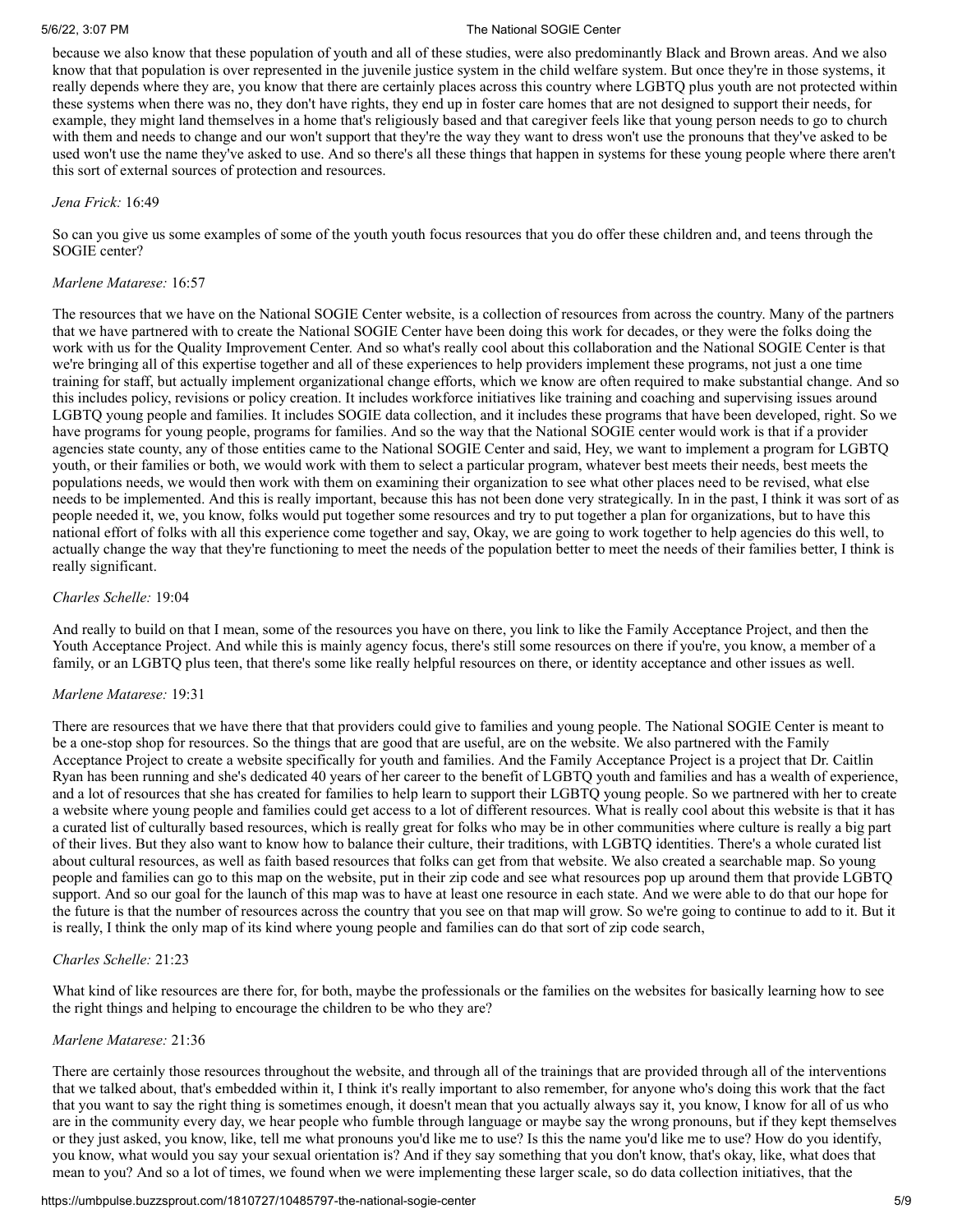workforce wasn't asking the question, we were asking them to ask all us because all of us have soldiers, every single one of us does. So when you're doing intake for where young people are entering in the system, we'd like for you to ask for their sexual orientation. And gender identity is just like you asked race, just like you asked incredibly personal detailed questions about abuse and private experiences that you're perfectly comfortable doing, so you ask about SOGIE, and they weren't, you know, and they really struggled with it. And for us, our bias was, well, that's because you have biases against this population, you're not willing to ask because you don't think you should be. What we learned is that that's not always the case. In fact, for many of these workers, it was this fear of saying the wrong thing, like you just mentioned that they didn't feel comfortable with the language, they didn't feel grounded enough in it to ask these questions so that they didn't know if they'd be able to follow up with the right response. And that was a huge lesson learned for us that, like you're talking about these fears of messing up and making these mistakes, are actually holding people back from doing good things. And so we want them to take that off, take that burden off, you're gonna make mistakes, we all do. I do it every day. And this is what I do every day, you know that we learn from it. And we do better each time we practice. And so that's the bigger lesson learned. But yes, those resources are embedded in everything that we do. That's part of the SOGIE center.

#### *Dana Rampolla:* 23:48

Angela, and Marlene, you both have mentioned, bias in faith based communities. And I think there's the assumption that because of the beliefs of some people in different faiths, that LGBTQ plus teens are not allowed or they're not invited to participate in faith services or an activities in those communities. But when we look at your resource cache, there's many religions and denominations who apparently do have communities that are welcoming, welcoming. Can you talk a little bit about what types of resources you offer to help youth and families navigate the topic of religion and inclusion?

#### *Angela Weeks:* 24:23

There is this myth that religious communities are all anti LGBTQ, and that there's rampant bias throughout them. And I think that is really something that comes from a history of folks using religion to justify biases against LGBTQ people. But as Marlene just said, there are affirming faith communities across many religions, I would guess all religions have some faith communities that are affirming and advertise their affirmation. Now thankfully, through the internet, we can find them fairly easily. So we do have a list of affirming faith communities that families In access, but what's also really important is that because of this history and the stereotype, a lot of times folks don't want to talk about religion and faith with LGBTQ people, or that's not part of the work. It's not part of the program. And when we know that, for a lot of LGBTQ people, their faith is very important to them. So it's important to bring that aspect of their identity and as well as make sure not to exclude that. So I think that's important. And though it's not sort of our expertise, we would definitely encourage providers to look at those faith based resources and make sure that they're considering them when they're working with young people and families.

#### *Jena Frick:* 25:34

So getting getting back to the welfare system and the juvenile justice systems. For professionals who are working in those specific agencies, what are some barriers that they may face in helping LGBTQ plus youth? And how does the SOGIE Center help that?

#### *Marlene Matarese:* 25:52

One of the things that we heard and again, this was the reason for conceptualizing this National SOGIE Center is that people didn't know where to go for resources. And I get that because if you were to look up LGBTQ plus youth, even if you throw in a system, you're gonna see a billion different websites. And you don't know whether those resources are the right resources, are they the newest resources is this the language I should be using? Is this the product I should be reviewing. And I received a lot of questions from the folks who are working within the juvenile justice and child welfare system, as well as the behavioral health system for all the providers that are working directly with young people in their family. And so we wanted to create this, like Angela mentioned, one stop shop, to where all of our partners are part of this. And we're very lucky that these national organizations who've been doing this work for a long time, agreed to work with us, and to create this collaborative so that the work that they're doing can be highlighted on this website as well as their own. And it can really function is that one place. And so we work with all of these national organizations to ask them on a monthly basis, what are the new resources that are coming out that you would like highlighted, we review them and make sure they make sense for the city center. And then we put them up. And so we're constantly going through a process of curating the most relevant resources across all of our partners. So that when you look at these young people who are in the juvenile justice system, many of them have behavioral health needs. And so they have folks that are working with them. And they're coming from the juvenile justice system, but they're also looking for mental health resources or substance use resources that are really tailored towards LGBTQ plus youth. But they can't find them. Because they're siloed, they're in two different places. But now they're in one place. And so that's what we've been working to do when it comes to the clearing house component of it. The second piece of it, as Angela described is really implementation support. So often for providers and for others that are working with this population. It's great to have a piece of paper, but they may not know what to do with it, and how to actually implement these practices. And so we provide coaching, because we know also that training is not enough. So we have online training resources we have in person training that's available to folks. But you also need coaching and support as well. And so we provide all of those kinds of supports. And then for organizations who are really looking towards implementing something new, really shifting practice, we work with them to sometimes implement one of the interventions that Angela mentioned, that was developed as part of the Quality Improvement Center, or to implement changes in their policies. So they might want to revamp all of their policies and want us to review them so that they can implement that because the next thing they want to do is implement training across their agency. So we work with them on those two levels. Here's a one stop shop for this clearing house pace to improve your practice. If you need more an additional person level support then we provide that as well. And sometimes it's not just us at the Institute at the University of Maryland Baltimore, but it's our partners so we serve as the point persons when we get a question or we get a request in from our website, we then decide who's the best person to meet this need? And it's not always sometimes if it's a legal issue or questions and we're going to wait for them to land a legal because they would have better expertise in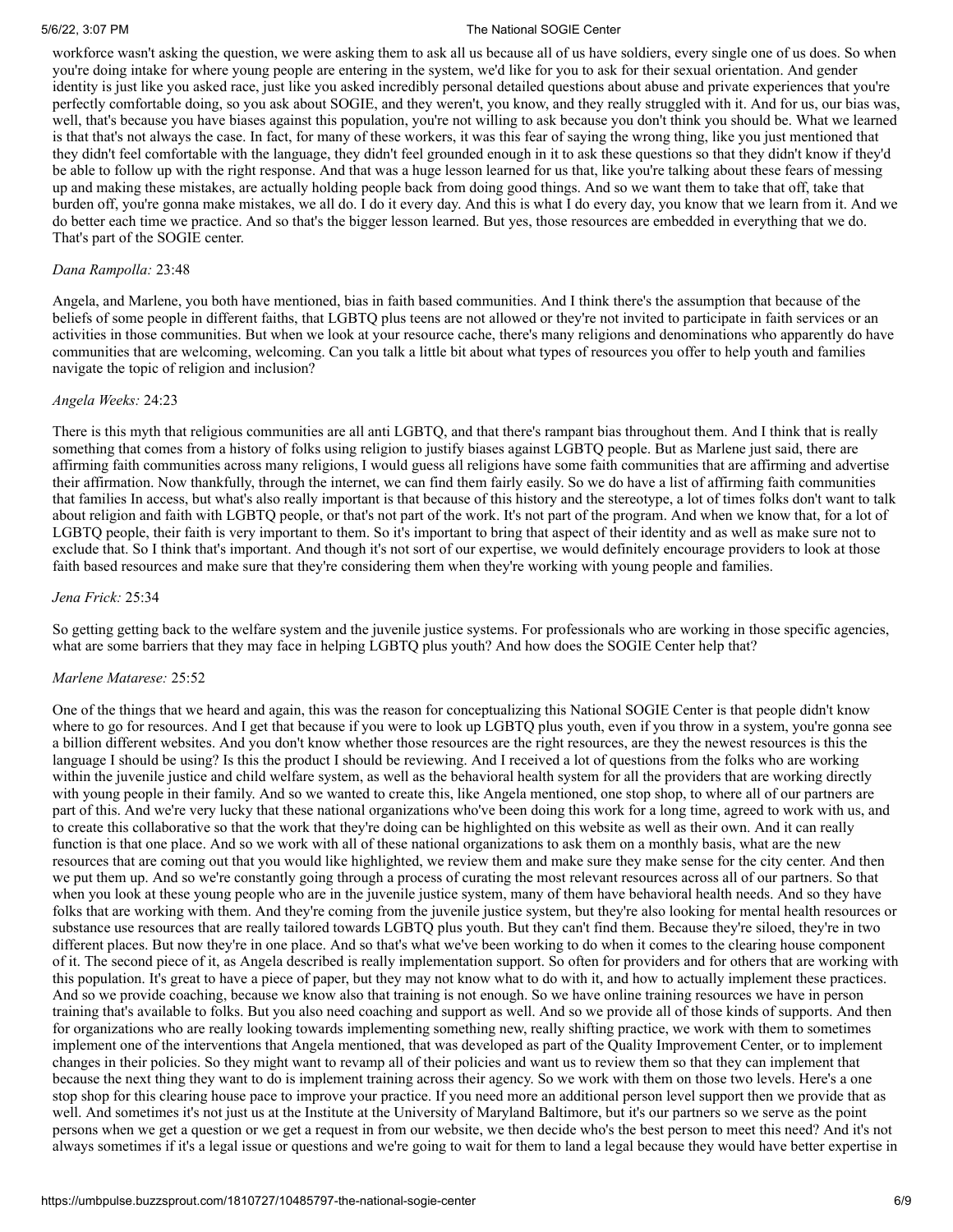that but what it does is it makes the person is requesting it not have to search through a billion different places to figure out that they need to go to Lambda Legal and then to figure out how to get to someone at Lambda Legal. We do that work for them.

*Charles Schelle:* 29:24

And we'll say that name again. Is it Land of Legal?

*Marlene Matarese:* 29:30

Lambda. L-a-m-b-d-a

*Charles Schelle:* 29:33

Okay, Lambda Legal okay. I was thinking Land of Legal like it was this like theme park of legal expertise?

*Marlene Matarese:* 29:41

Kinda

*Charles Schelle:* 29:45

Well, you know, speaking legal advice and some, you know, interesting issues. One of the emerging topics impacting providers and LGBTQ plus teens and theor families are these so called Don't Say Gay bills and these bills banned classroom instruction about sexual orientation and gender identity. One has it become law in Florida. There's another one in the table in Ohio. What are the potential impact of these bills on providers especially? And what can the SOGIE Center do to kind of support both families and these professional staff that are trying to help these youth kind of stuck in these situations?

### *Angela Weeks:* 30:24

Yeah, so that's really important to highlight. So there's been, you know, there's always been some form of anti LGBTQ laws and bills being proposed, but this year has been the highest. And there's been around 250 measures proposed across the country. So we hear a lot about Florida. And some of the other states have been highlighted in the media, but there's actually many across the country. And they sort of span from, well, anti LGBTQ, but many of them are focused on anti trans initiatives, banning trans people from access to restrooms, banning trans young people from playing in sports at school, banning even access to affirming and appropriate medical care, punishing families for affirming their child's gender identity or gender expression. There are also, as you said, some bans on curriculum. And this includes talking about LGBTQ people talking about LGBTQ figures talking about LGBTQ history, in school curriculum. There's also been some measures that protect people's rights to discriminate based on religious freedom. And so we see a lot of different measures happening in different ways. What we know from young people who've been surveyed is that these debates around anti trans legislation and trans people's right to exist is having a negative impact on their mental health. And so the Trevor Project, which is a project who focuses on LGBTQ youth suicide prevention and crisis intervention, conducts annual surveys, and in the last year survey, they found that 42% of young people who answered the survey identified that they had thought about suicide at some point. And another survey specifically around LGBTQ anti LGBTQ bills, the majority of of survey respondents said that they had, that the bill's anti trans legislation was negatively impacting their mental health. And so we know that this is impacting them. We also know that this is impacting families, right, as families are trying to navigate these sorts of hostile environments with with limited support, they're also having to explain to their children why their right to be who they are, is being debated. I also want to highlight that there are parallel conversations happening parallel debates right now around critical race theory and schools. And so for LGBTQ people who are also Black, there are two debates about their their valid nests and their right to be seen and their right to acknowledge history. And that, of course, having both of those identities being debated on a national platform is detrimental to their mental health as well. And so for providers, I think working in these states, as bills start to pop up, they're really conflicted about how to help young people and families because they know that the research says that access to affirming care, access to affirming medical care for trans people access to the appropriate facilities, is all what is recommended by major medical associations. They know the evidence says that this is the way that we're supposed to be going that it's a protective factor against suicide, depression, anxiety. And at the same time, they're in states where politicians and lobbyists are calling for these harmful practices. And so they're stuck in some states, they've politicians and lobbyists have gone directly after their professional credentials, saying that if they do not follow these measures that they could potentially lose their licensing. They could be they could even be charged with breaking the law. And so we get to questions from providers asking how to navigate this, right? They want to follow what the evidence says they want to follow what the major medical association say to do, which is affirm young people. And then they're also stuck sort of navigating this hostile legal landscape. And so we provide as much T A as we can from the national perspective, but one of our roles that's most helpful is connecting them to local advocacy organizations. So the folks that are doing advocacy on the ground in these communities are the ones that are most equipped to answer questions about the very specific legal aspects of some of these measures. And so we can help connect them to those legal advocates that are local to them. And so when folks reach out, that's one thing we can do. The other thing we did is we created a central page on our website. When folks go to the National SOGIE Center website, right there on the front page, they'll see an urgent button, they can click the urgent button and it leads them to a page where we have collected the evidence that shows that gender affirming care and affirmation is the most appropriate thing for transgender youth, and transgender people individually, generally. So folks can get a full list of the relevant research, they can also get a list of statements from our federal governing bodies, like the Administration, for Children and Families, which supports gender affirming care, they can get the statements that are released by the Medical Associations like the associations for over psychiatry, pediatrics, the National Association for Social Workers also put out positive messaging, supporting gender affirming care, all of that is there on that webpage. I will add that, you know, a bit of hope here, too, is that even though this year, we have seen more anti LGBTQ measures than ever before, we also are at a point in our country where we have the most LGBTQ support that we've ever had. And so national surveys have been conducted. And between 70 to 80% of Americans surveyed say that they support protections for LGBTQ people protections from discrimination in the workplace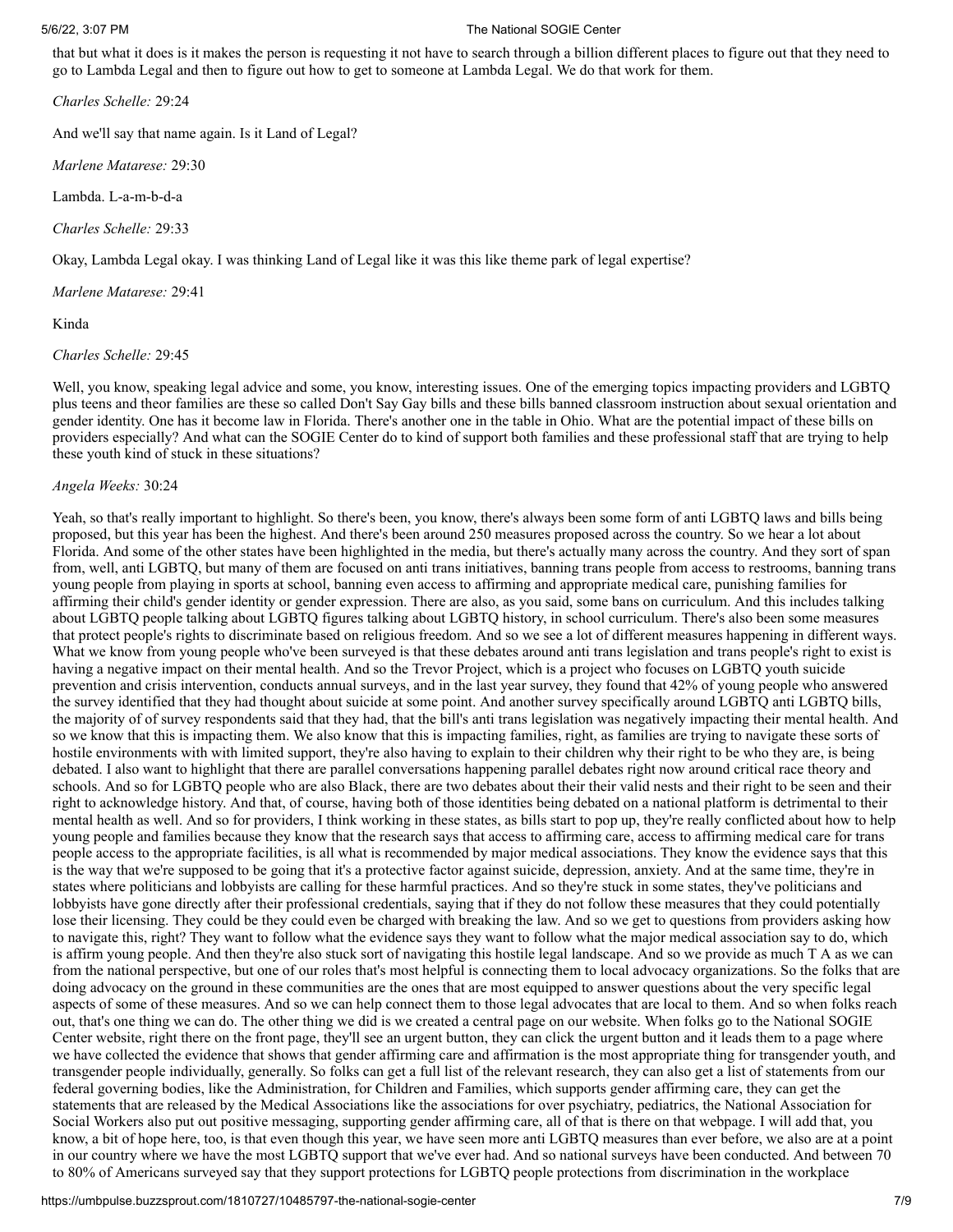housing, and other areas. 70% of Americans surveyed support, same gender marriage, marriage equality. And so we see these measures increase, and they obviously no matters sort of the the story about the positivity, they still have a really negative mental health impact for young people and families that see these debates unfolding. And it does cause local crisis where these where these families and young people are. And at the same time, we know that these measures are increasing at the rate that they are because there is so much support growing across the country for LGBTQ people. So just want to offer that, you know, that ray of hope.

#### *Jena Frick:* 37:16

And in keeping with kind of the Ray of Hope conversation that we were just having, do you have a specific example or anecdote and working with these use as partners that you think would be a really great story to share about the success of the SOGIE Center.

### *Marlene Matarese:* 37:34

I would have 1000 examples. I'm sure Angela does too. So I'll get one and see if Angela has one as well. But the young person that I just mentioned, Nakiya who was part of Prince George's, they were just exceptional. And I remember sitting in the room, and we asked all the sites to do these presentations, and they allowed Nakiya to be part of the presentation, I think it was the first time that they were part of it, and Nakiya got up there. And I like and I do this every day started to well up with tears, because they talked about how important this program was to them being in it and this was use a firm that they were part of having a voice looking around the room and seeing that there were other young people in the same situation as being a Black young person and non binary person and someone who had diverse sexual orientation in foster care in a room with other young people experiencing the same thing. And having leaders who are facilitating the group who also had diverse SOGIE, who also were People of Color to see that, you know, they talked about just that alone, you know, take the intervention piece out of it just being in a room with people to where you're like, I'm not alone, I'm not in this alone or other people like me, and seeing adults who are facilitating it to be like, I have hope that I can have a future that there is something better for me than what I'm experiencing right now. And that that alone, that piece of the intervention made a fundamental difference in our experiences, and to see where that young person has gone. They're an ambassador for HRC, the Human Rights Campaign. They're doing presentations across the country now and just to see that growth from being a young person who's part of the intervention, to really a young person who's a national leader now is was just an exceptional highlight to think of the QIC.

*Jena Frick:* 39:22

That's incredible.

*Angela Weeks:* 39:24

Yeah, and I would just say, loads of stories, just like Marlene, not only from young people, but from families too. And I think we often would get the information secondhand from our providers. But we would hear stories pretty consistently about families who had never been engaged around LGBTQ identities who had never been asked whether they had LGBTQ young people in their home, and they would come back from participating in our programs. And they would say that the programs had changed their lives and they would ask us to go out in their community and give the program to everyone.

### *Jena Frick:* 39:58

That's great. Just being here. Well, to open that dialogue and provide a sense of belonging and community is amazing. And and looking towards the future of the National SOGIE Center, what what kinds of things do you have coming up this year? Are there any special projects or new initiatives that you hope to be working on?

### *Angela Weeks:* 40:18

We have a couple of priority areas, there is a need for practitioners to get information to get support around collecting sexual orientation and gender identity data, it's one of the first things that many agencies need to do in order to be able to identify how many young people are LGBTQ plus that they're serving. And so there's a lot of barriers to that some people don't have the data infrastructure to collect that information. Some organizations do not have the policies to collect that information safely. And many agencies will have a workforce that are uncomfortable having a conversation about sexual orientation and gender identity. So that is a high priority of the National SOGIE Center to help organizations get to a place where they can collect this information safely. Another priority area is to highlight the importance of family programming. So there are a lot of initiatives across the country that focus on youth programming. And in a variety of areas, we can look at schools as being really a great example of that there are GSAs, there are anti bullying weeks that focus on LGBTQ identities. There's a lot of effort to support young people, in contrast to the amount of programming and initiatives that target families. And we know that families are a protective factor for youth against depression, anxiety, conditions against suicidal ideation. And yet we see that there are there's a big gap in the number of agencies that provide programming specifically to families around LGBTQ identities. And so we would also like to, to highlight that as an issue to help providers understand the importance of those family programs and what's needed to bring them in and implement those programs. Those are those are two priority areas that, that we've been talking a lot about. Rolling, I'm wondering if

### *Marlene Matarese:* 42:09

Yeah, I fully agree with what you just said, you have others? Angela. And I think so we didn't talk about this. But as part of the SOGIE Center, we have another contract with SAMSA for a center of excellence on behavioral health equity for LGBTQ plus people. So as part of the Center of Excellence on LGBTQ behavioral health, we are funded to provide webinars, online training and consultation and support for people who are working with LGBTQ plus people across the lifespan. So younger folks all the way through older adults. And on a regular basis, we have at least two webinars that are coming out, we have six online training modules that are available. And that's something that